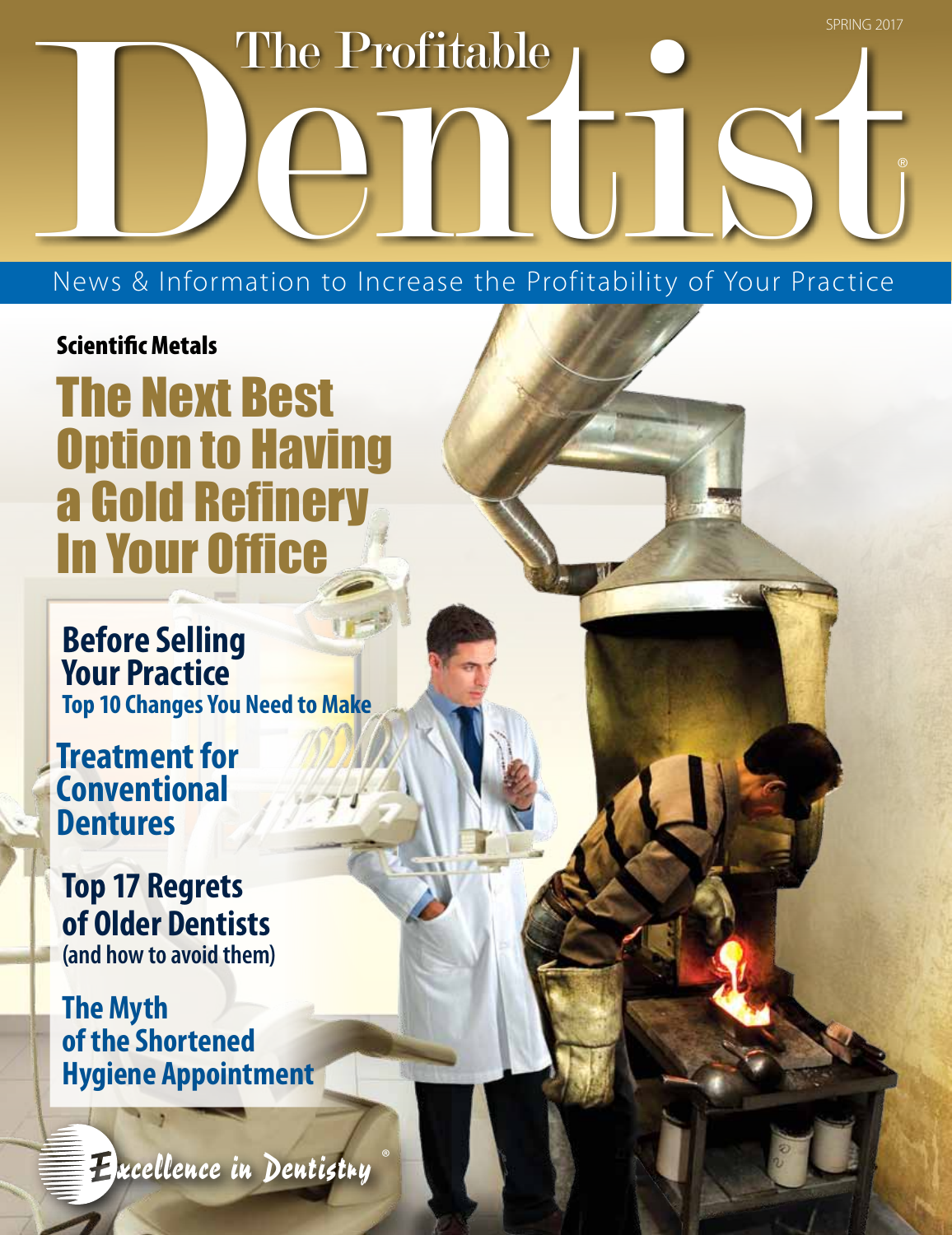# IN THE SPOTLIGHT

# Golden Tips to Maximize<br>
Your Dental Scrap Return<br>
Scientific Metals Your Dental Scrap Return

With gold and palladium prices soaring to historical highs, your dental scrap is worth more than ever. That's right, that old jar tucked away in the back with old crowns and bridges is probably worth a lot more than you thought. With that in mind, here are 4 tips to maximize your scrap return.

## **1) Weigh and Pay Strategies May Hurt Your Wallet**

"Sent in my scrap to a refining company through their partnership with the dental supply distributor and was told I was getting approximately \$3,700 for the scrap. This seemed very low for the amount of scrap I turned in. The processed bar was sent back to me and I turned it in Scientific Metals who I had read about in one of the journals and the payout for the same bar was just over \$5,700"

Dr. Donovan Essen

The problem is that for years, brokers or middlemen would drive around visiting offices and offer cash on the spot for the scrap. Without melting and assaying the material, the broker could only visually estimate the scrap value based on how much yellow and white metals were present. In order to account for the broker's profi t and the uncertainty of the metal content, the cash offer usually is very conservative. Some evidence suggests you may be receiving as little as 30-50% of the value when you accept cash offers The only way to determine the composition of your metals is to have your lot melted and assayed for all 4 four precious metals: gold, palladium, platinum, and silver.

### **2) How Many Parties Are Getting a Slice of Your Scrap Return?**

Does the refining company have layers of sales reps and expenses that may lower your scrap return? Does the refining company have to compensate other companies' sales reps who they have partnered with? Is the company streamlined to deliver the best possible scrap returns or is some of your scrap return going to pay for layers of overhead such as mailing out scrap collection jars every month, calling the office every two weeks, or having a rep stop by the office frequently? These are questions that must be considered.

#### **3) Don't be lazy.**

Choosing a company to send your precious metal scrap to is a serious choice and should not be taken lightly. You should conduct your due diligence and not just hand over your precious metal scrap to the company whose jar is sent most often to the office or whichever company knocks on your door most frequently. Go with whom your colleagues have had success with and ask questions.

### **4) It's About the People – Not the Equipment**

Remember folks, most refining companies process dental scrap in basically the same manner – with some minor distinctions. There are only two ways to process dental scrap – the right way and the wrong way. Once you find yourself in the "right way" camp, the differences then become relatively minor. I have never seen equipment that mysteriously discovers gold or palladium. As a result, promises of higher returns solely based on claims of "The Best Technology" or "Sophisticated Assays That Capture Value" should be taken with a grain of salt. Much more important is the trust and integrity of the people behind the desks.

Contact: www.scientificmetals.com, 1-888-949-0008, dave@scientificmetals.com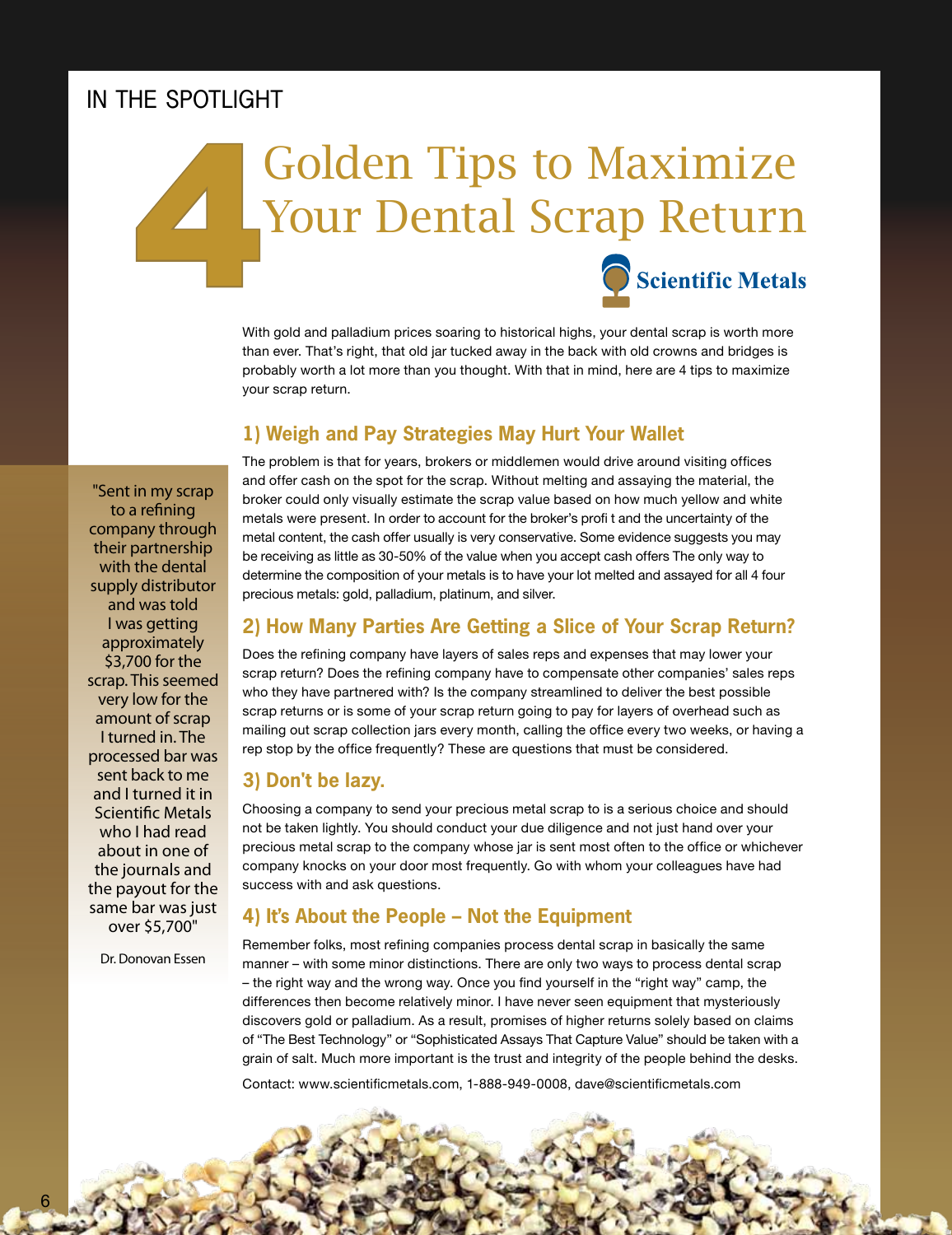# Cover Story

# The Scientific Metals Way

# **Maximize Your Scrap Metal Return Without Having Your Own Refinery**



It would be great if you could sell<br>your house and not give away any<br>commissions or brokerage fees an<br>keep more or all of the sale price. The t would be great if you could sell your house and not give away any commissions or brokerage fees and same principal applies to your precious metal scrap. It would also be great if you could melt your precious metal scrap right in your office. You could then determine with certainty the value of the scrap and not have to flush away a big chunk of your scrap return money on sales rep commissions.

While it may not be possible to have a refinery in your office, Scientific Metals provides the next best option. Its sleek business model of not having any sales reps aims to provide dentists with a larger settlement percentage – which means more money to your bottom line.

*The Profitable Dentist* sat down with Dave Weinberg, head of operations and son of founder Mark Weinberg to discuss the dental scrap refining industry and how its lean business model has made a dent in the scrap metal industry.

**TPD:** For those who don't know much about Scientific Metals or who haven't read last year's article, tell our readers how you use cost efficiencies to return more money to dentists for their scrap metal.

**D.Weinberg:** We heard from dentists around the country who questioned the amount of money they were receiving for their scrap. They felt that with inoffice cash payments, they were leaving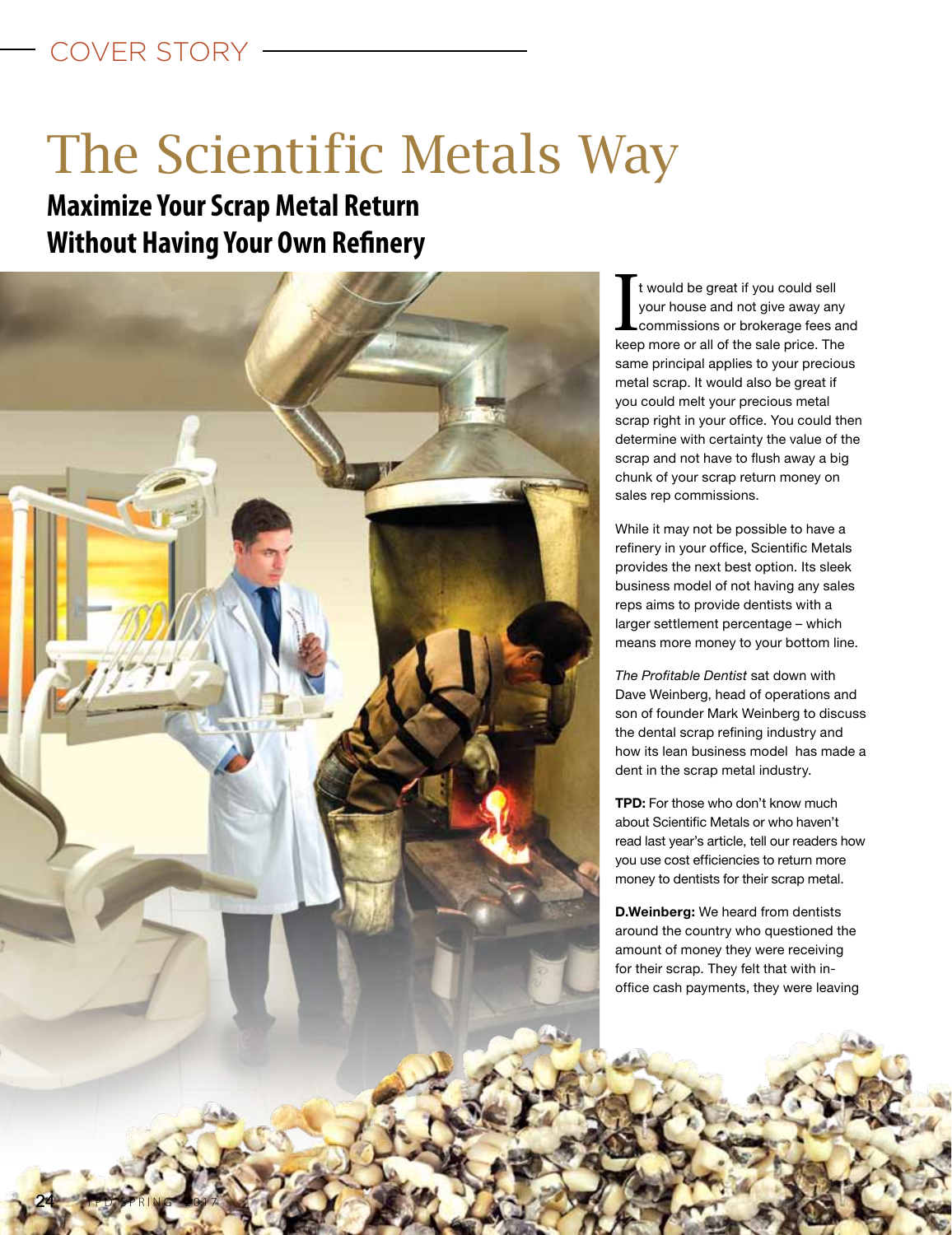money on the table by selling for cash to a middleman. And in the case of refining companies with sales reps, that too many hands were in the scrap cookie jar – meaning too many people were getting a cut of the value – leaving the dentist with less than a stellar return. As a result, we made a strategic and philosophical decision many years ago to completely revamp our business model to address this. We felt if we could considerably lower our costs somehow, we could then begin to deliver a scrap return that no one could match. We decided to go with a direct refining approach without ANY sales reps, commission or salary based.

**TPD:** And this model has a name?

**D. Weinberg:** Yes. We refer to this model as the Amazon.com of the refining industry. Why are books and computers cheaper on Amazon than in the big box stores? Simple, Amazon has less overhead and can therefore have better prices. The same applies to refining – less overhead equals better prices, which in the refining world means higher scrap returns. I think Dr. Mark McClure, DDS in St Louis summed it up when he posted about us "Simple, no layers of sales reps to pay, so the best return on your scrap. Period"

**TPD:** How has this philosophy evolved over the last few years?

**D. Weinberg:** I would say our business philosophy has been sharpened and refined more than it has evolved. We've really cut costs to the bone in order to deliver scrap returns that others simply can't match. After all, the precious metal belongs to our customer, not to us. Of course we invest in technology and equipment to ensure quality, safety, and accuracy in our melting, etc. But we

are guided by one constant objective- to accurately determine the value of our customer's scrap in the most economically efficient manner to ensure our customers unlock the true value of their scrap.

**TPD:** You mentioned that over the years you have been approached by dental supply distributors who wanted to partner with you and have their reps collect the scrap metal while they were in the offices selling their other products. But you declined all of these partner proposals even though they may have expanded your market share and ability to cover more territories. Explain to TPD readers why you declined these proposals.

**D. Weinberg:** It was not a difficult decision. We have seen a new trend whereby large dental supply distributors have partnered with refining companies, collect the scrap from offices and then send it to the refiner. We decided against this approach because we felt we could deliver a superior scrap return by not having to both pay dental supply reps a commission and financially compensate the dental supply company in some manner. We want to keep our costs low and pass on those cost savings to the dentist in the form of higher scrap returns. We believe the scrap belongs to the dentist and that, as Woody Oakes stated "Why forfeit a piece of your scrap return when you don't have to anymore?" Simple.

In this sluggish economic environment, every dollar counts. Many dentists seem to be appreciating and acknowledging the benefits of our lean business model to their bottom line. Recently Dr. Essen in Florida called me to express his concerns that there were too many layers of fees and commissions deducted from his scrap return when he submitted his precious metals to a refining company who had partnered with a large dental supply distributor. He ended up asking this refining company to return his processed metal to him. He read about us in one of the dental journals and sent us the processed metal he had returned to him and he received \$2000.00 more for the same exact bar.

**TPD:** What do you do to continue to ensure dental practices are getting the most money for their scrap?

**D. Weinberg:** The precious metal belongs to the customer and not to us. And we take this motto very seriously. As Woody Oakes wrote "The scrap has a finite and known value and it is your job to get a reimbursement that best captures this known value, especially in these tough economic times." So everything we do is with the one goal in mind – lower our costs to help capture that value Woody refers to. On top of being the most cost efficient with regards to labor as mentioned earlier, we also don't have bloated expense

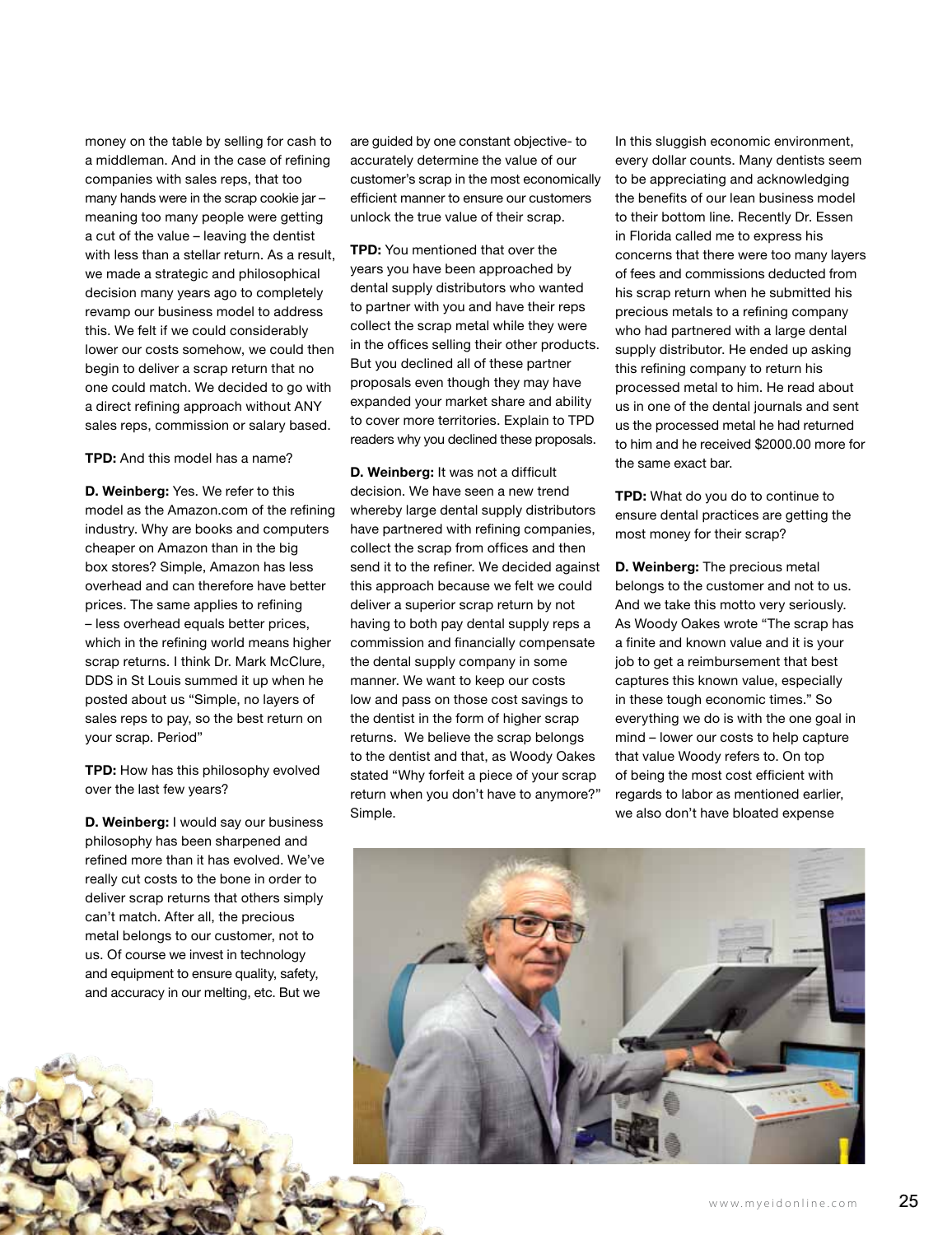items such as sending out scrap collection jars across the county and being a fixture at every trade show in the country. Yes, I'll say it again, lower costs for us mean better scrap returns for our customers. Refining companies with layers of sales reps and bloated expenses may witness a reduction in the available pie of funds available for customers' scrap payments. And that's not a situation we want to be in.

**TPD:** What, exactly, can Scientific Metals guarantee when a dental practice sends you their scrap?

**D.Weinberg:** We can guarantee that no sales rep is getting a commission on your scrap and none of your scrap proceeds are going to any third party company for brokering the transaction or bringing in the scrap. The bottom line is that when you send in your scrap to Scientific Metals, you get results second only to if you melted your scrap metal right in your office.

**TPD:** Are there any drawbacks from the company's point of view of not having any sales reps on the road?

**D.Weinberg:** Not constantly being in

the dentist's or assistant's ear means we have to rely on other avenues to communicate our philosophy. And this is especially true now that some of the large dental supply distributors have included picking up dental scrap as a service offered. But we're confident in our message and that dentists realize that having another hand in the cookie jar only takes away more from their bottom line scrap return. It would be sort of like paying a broker to find you a real estate agent.

**TPD:** Any real life examples you can share that illustrate why a dentist should care which company refines their precious metal scrap?

**D. Weinberg:** Yes. Recently I received an email from an existing customer of ours in California–Rolling Hills Dental. The staff told me someone in office made an error and mistakenly sent their scrap jar to a different company and the mistake was very costly as their scrap return with the other company was almost 65% less than what they had received with us the previous year with a comparable amount of scrap.

**TPD:** What are some final words of advice you would like to leave dentists with?

**D. Weinberg:** I think Woody Oakes summed it up best when he said with regards to our business model of not having sales reps "Why potentially forfeit a piece of your scrap return when you don't have to anymore?"

## **3 Tips To A Better Return**

**1) Do not sell your scrap for cash.**  It has been reported that dentists may be receiving as little as 30-50% of their scrap value as a result of the deeply discounted in-office cash spot transactions. It is nearly impossible to accurate determine the precious metal content with just a visual inspection. As someone pointed out very humorously "For door-to-door scrap buyers to tell you precisely the precious metal content of your scrap, they'd need a furnace and refinery in their briefcase."

**2) Study the business model of prospective refining companies.** 

How many people are getting a cut of your scrap return? Does the refining company have to pay out commissions to anyone from your scrap return profit or are you getting to bypass that step? Is the refining company having to pay a finders fee or split to 3rd party reps who broker the deal? For any batch of scrap larger than just a few crowns, direct shipping to the refining company with the most economical business model may prove beneficial to your bottom line.

**3) Don't be lazy.** Choosing a company to send your precious metal scrap to is a serious choice and should not be taken lightly. You should conduct your due diligence and not just hand over your precious metal scrap to the company whose jar is sent most often to the office or whichever company knocks on your door most frequently. Go with whom your colleagues have had success with and ask questions.

*You can contact Dave Weinberg at 1-888- 949-0008 or dave@scientificmetals.com. www.scientificmetals.com.*